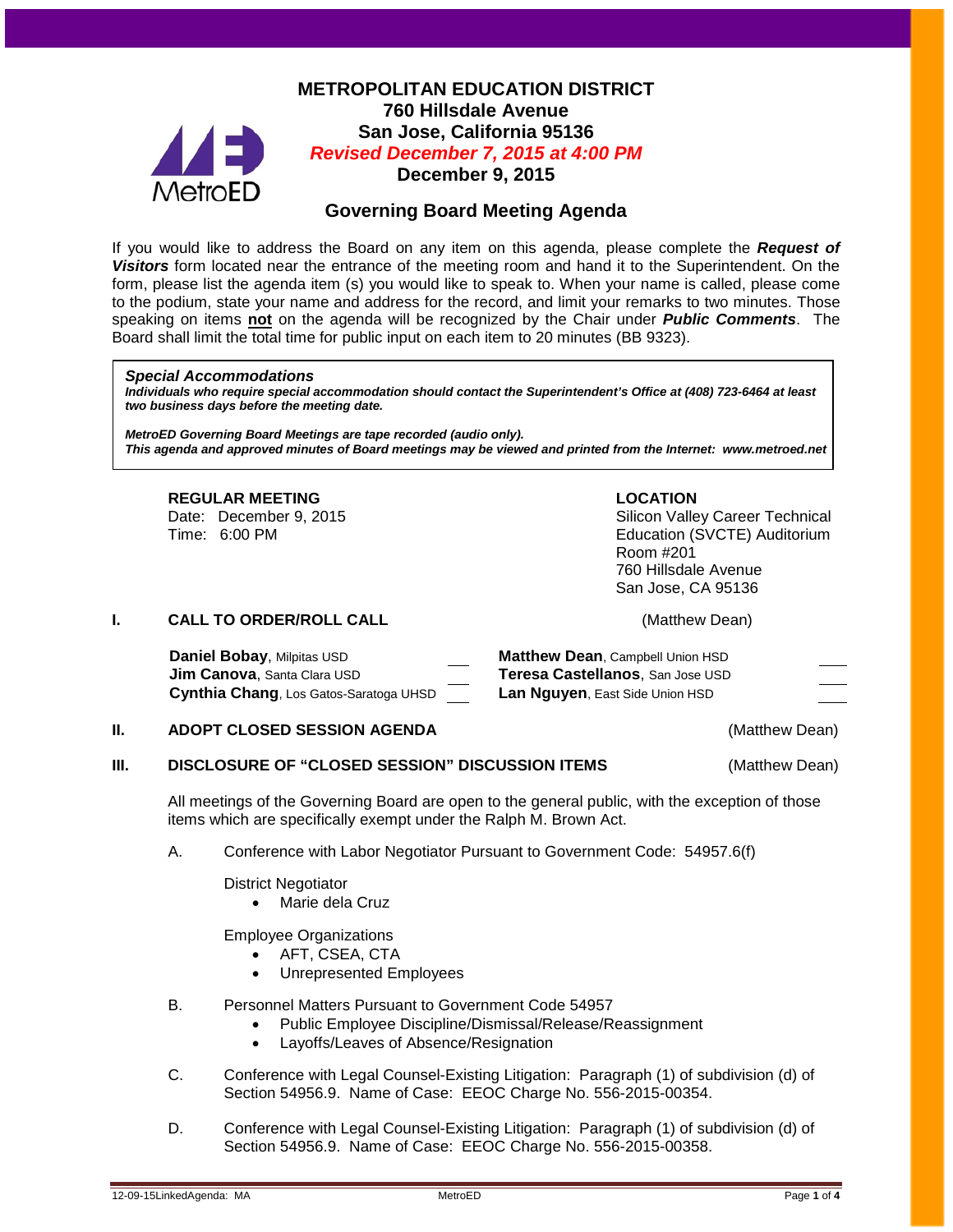#### **IV. PUBLIC COMMENTS REGARDING CLOSED SESSION ITEMS**

*Members of the public may address the Board on any subject not on tonight's agenda; however, provisions of the Brown Act (Government Code 54954.2(a) and .3) preclude any action. As an unagendized item, no response is required from the Board or District Staff and no action can be taken; however, the Board may instruct the Superintendent to agendize the item for a future meeting. When your name is called, please come to the podium, state your name and address for the record, and limit your remarks to two minutes for individuals or five minutes for a group.*

#### **V. ADJOURN TO CLOSED SESSION Time: 6:02 PM**

**Location: SVCTE, Room #819**

| VI.   | <b>REGULAR MEETING</b><br><b>Reconvene from Closed Session</b> | <b>Time: 7:00 PM</b><br><b>Location: SVCTE Auditorium</b><br>Room #201 |
|-------|----------------------------------------------------------------|------------------------------------------------------------------------|
| VII.  | <b>REPORT OF CLOSED SESSION ACTIONS</b>                        | (Matthew Dean)                                                         |
| VIII. | <b>PLEDGE OF ALLEGIANCE</b>                                    | (Matthew Dean)                                                         |
| IX.   | <b>ADOPT AGENDA</b>                                            | (Matthew Dean)                                                         |
| Х.    | <b>RECOGNITIONS</b>                                            | (Matthew Dean)                                                         |

### **XI. PUBLIC COMMENTS**

*Members of the public may address the Board on any subject not on tonight's agenda; however, provisions of the Brown Act (Government Code 54954.2(a) and .3) preclude any action. As an unagendized item, no response is required from the Board or District Staff and no action can be taken; however, the Board may instruct the Superintendent to agendize the item for a future meeting. When your name is called, please come to the podium, state your name and address for the record, and limit your remarks to two minutes for individuals or five minutes for a group.*

#### **XII. STUDENT REPORTS** (5-Minute Limitation) **1992 12: 12: 13: 13: 13: 13: 13: 13: 13: 13: (Matthew Dean)**

- A. Silicon Valley Adult Education (SVAE) Student
- B. Silicon Valley Career Technical Education (SVCTE) Student

#### **XI. SILICON VALLEY CTE FEATURED PROGRAM** (15-Minute Limitation)

A. Business Entrepreneurship (Peggy Nutz)

#### **XIII. EXECUTIVE REPORT/ADMINISTRATIVE REPORTS**

Superintendent Alyssa Lynch, CBO Marie dela Cruz, the SVAE Principal, and SVCTE Principal will have recent **significant** information to present to the Governing Board on topics not on the agenda. (3-Minute Limitation)

- 1. Oral Report: SVAE Principal Gloria Curd
- 2. Oral Report: SVCTE Principal Sharon Brown
- 3. Oral Report: MetroED CBO Marie dela Cruz
- 4. Oral Report: MetroED Superintendent Alyssa Lynch

#### **XIV. SPECIAL ORDER OF BUSINESS** (Alyssa Lynch)

The Superintendent will update the Board on special projects or may request that individuals be allowed to present an item out of order on the agenda to accommodate their schedules.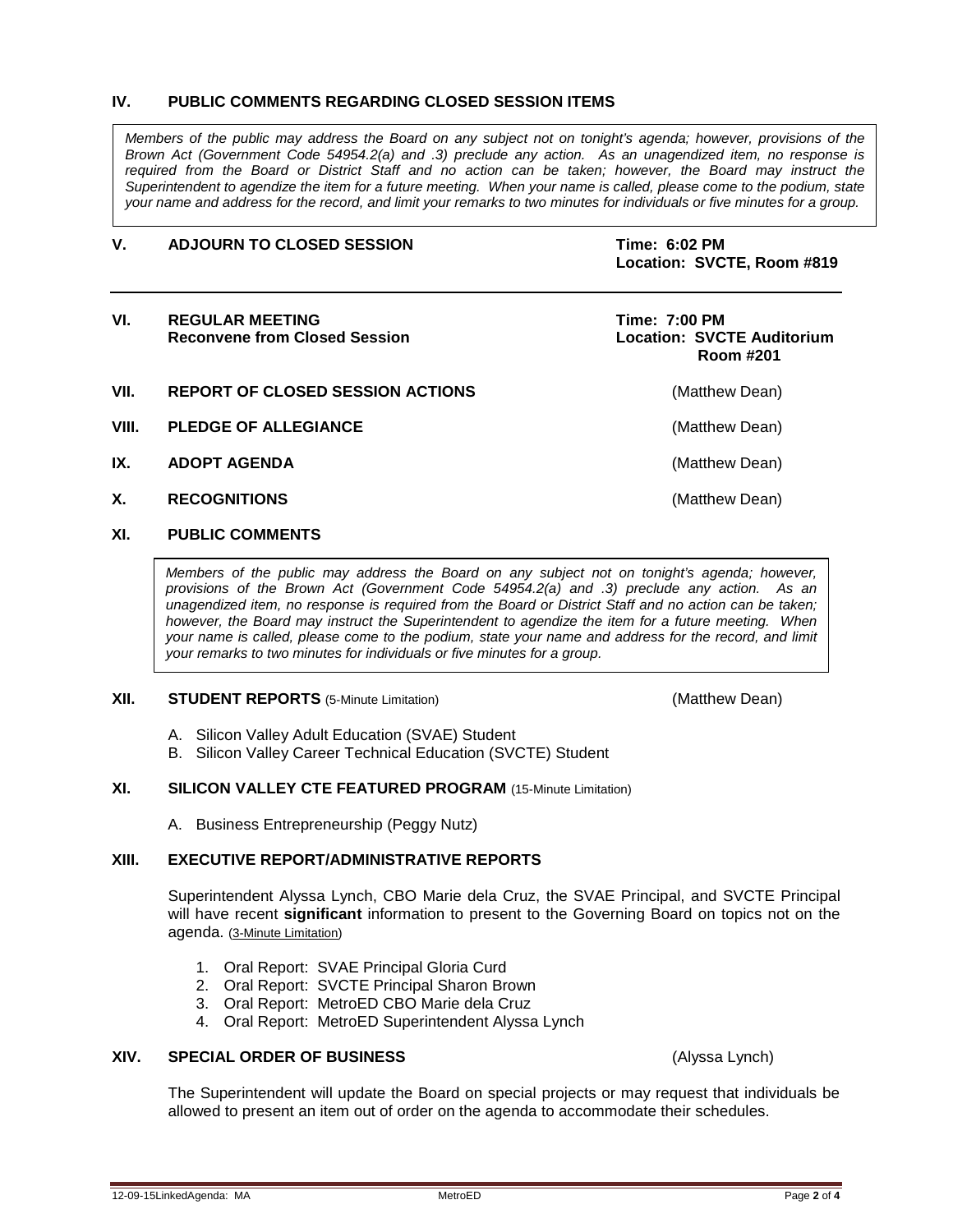### **XV. CONSENT/ACTION CALENDAR (ACTION)**

**All matters listed under the Consent/Action Calendar and marked with an \*asterisk are considered by the Governing Board to be routine and will be enacted in one motion.** There will be no discussion of these items prior to the time the Board considers the motion, unless members of the Board or the Superintendent request specific items to be discussed and/or removed from the Consent Calendar.

\*1. [Approve Minutes](http://fbsd.metroed.net/malaimo/Board_Agenda/12-09-15BoardAgenda/11-18-15BoardMinutes.pdf) from the Regular Board Meeting of November 18, 2015.

#### **BUSINESS AND FINANCIAL FUNCTIONS**

- \*2. [Approve November](http://fbsd.metroed.net/malaimo/Board_Agenda/12-09-15BoardAgenda/Item2.pdf) Warrants Approval List (Ariel Owen)
- \*3. [Approve Surplus](http://fbsd.metroed.net/malaimo/Board_Agenda/12-09-15BoardAgenda/Item3.pdf) Items (Ariel Owen)
- \*4. [Accept Donations](http://fbsd.metroed.net/malaimo/Board_Agenda/12-09-15BoardAgenda/Item4.pdf) Offered to the District (Ariel Owen)
- \*5. [Approve Agreement](http://fbsd.metroed.net/malaimo/Board_Agenda/12-09-15BoardAgenda/Item5.pdf) with Independent Contractor, Jason Sholl, \$12,000 (Alyssa Lynch)
- \*6. [Approve Contract](http://fbsd.metroed.net/malaimo/Board_Agenda/12-09-15BoardAgenda/Item6.pdf) for 2016 Legislative Advocacy (School Services of California, \$30,824 plus expenses) (Marie dela Cruz)
- \*7. [Approve Campus Security](http://fbsd.metroed.net/malaimo/Board_Agenda/12-09-15BoardAgenda/Item7.pdf) Services Agreement with First Alarm Security & Patrol for Silicon Valley CTE (Scott Hall)
- \*8. [Approve Architecture](http://fbsd.metroed.net/malaimo/Board_Agenda/12-09-15BoardAgenda/Item8.pdf) and Project Management Services for Silicon Valley CTE Campus Switchgear Replacement, \$65,690 (Scott Hall)
- \*9. [Approve Architecture](http://fbsd.metroed.net/malaimo/Board_Agenda/12-09-15BoardAgenda/Item9.pdf) and Project Management Services for Silicon Valley CTE Card Access System, \$57,025 (Scott Hall)

#### **PERSONNEL FUNCTIONS**

- \*10. [Approve Organization](http://fbsd.metroed.net/malaimo/Board_Agenda/12-09-15BoardAgenda/Item10.pdf) of Administrative Staff for 2015-16 (Marie dela Cruz)
- \*11. [Approve New](http://fbsd.metroed.net/malaimo/Board_Agenda/12-09-15BoardAgenda/Item11.pdf) and Revised Job Descriptions: (Marie dela Cruz)
	- Coordinator of Adult Programs (SVAE) Revised
	- Pharmacy Technician Teacher (SVAE) Revised
	- Mobile Applications Design & Computer Coding Teacher (SVAE) Revised
	- Transition Specialist (SVAE) New
	- STEAM Curriculum Specialist (SVCTE) New
	- Cybersecurity Teacher (SVCTE) New

#### **INSTRUCTIONAL AND STUDENT FUNCTIONS**

- \*12. [Approval of MOU](http://fbsd.metroed.net/malaimo/Board_Agenda/12-09-15BoardAgenda/Item12.pdf) with Foothill-DeAnza Community College District (Marie dela Cruz)
- \*13. [Approve Criteria](http://fbsd.metroed.net/malaimo/Board_Agenda/12-09-15BoardAgenda/Item13.pdf) for SVCTE Course Review and Approval and SVCTE Course Review & Procedures (Sharon Brown)

### *\*14. [Approve Community](http://fbsd.metroed.net/malaimo/Board_Agenda/12-09-15BoardAgenda/Item14new.pdf) Classroom Agreement (Sharon Brown)*

**Recommendation: It is recommended the Governing Board approve Consent Calendar items \*1 through \****14***.**

**MOTION: \_\_\_\_\_\_\_\_ SECONDED: \_\_\_\_\_\_\_\_ DISCUSSION: \_\_\_\_\_\_\_\_ VOTE: \_\_\_\_\_\_\_\_\_\_**

#### **XVI. INFORMATION ITEMS/DISCUSSION ITEMS**